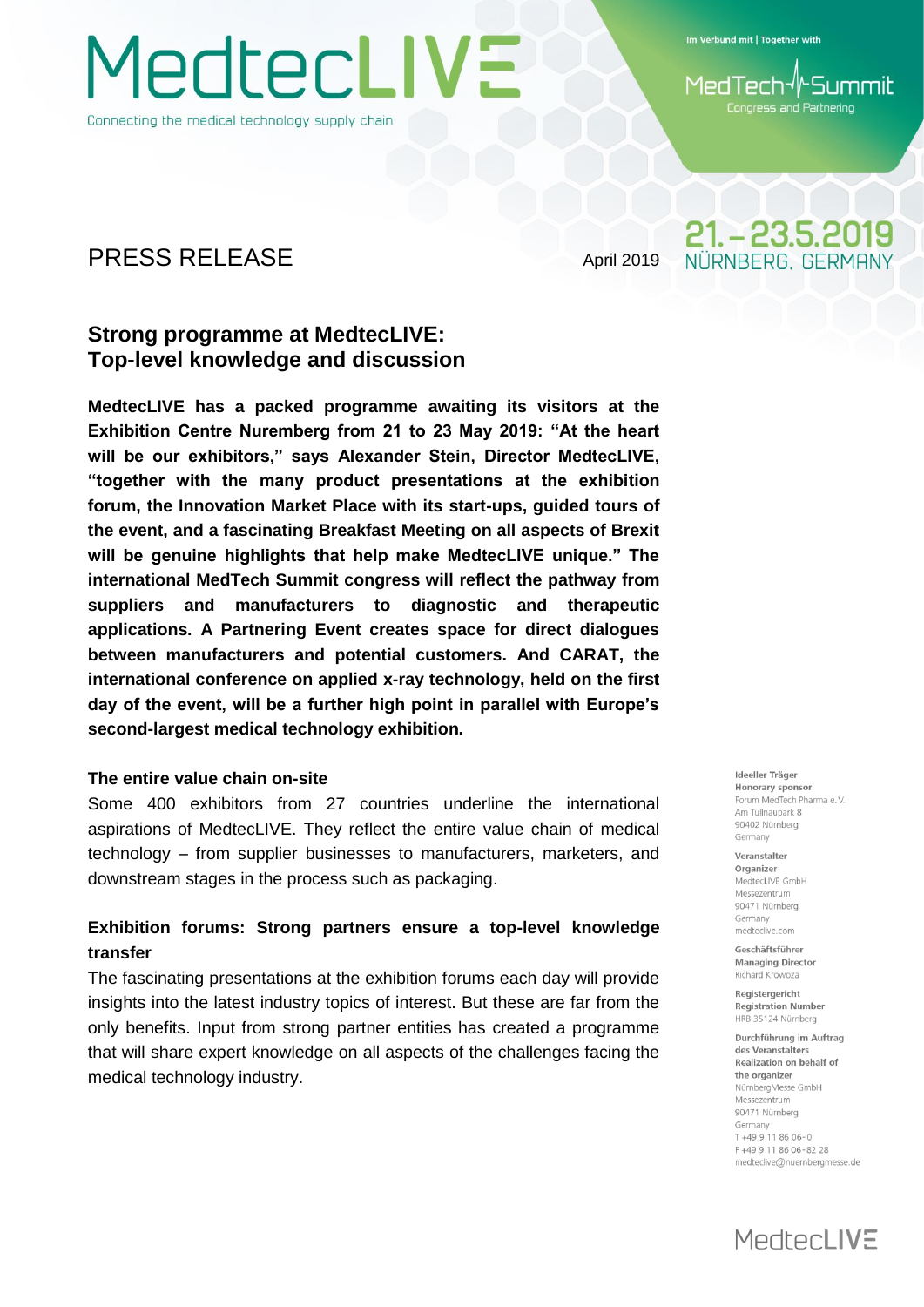Im Verbund mit | Together with

**Congress and Partnering** 

Connecting the medical technology supply chain

**JedtecLIVE** 

A panel discussion organized by ZVEI (Zentralverband Elektrotechnik- und Elektronikindustrie e.V., the German Electrical and Electronic Manufacturers' Association) will look at "Cybersecurity in the medtech industry". At the MedtecLIVE "Start-up Contest", supported by EIT Health, Medical Valley EMN and VCLS Neighborhood, start-ups will have the opportunity to present their future-oriented innovations. Ken Block Consulting explains how "International market access" works. Publisher Konradin Verlag looks at two topics of current importance, under the headings of "Career – skills shortage" and "Materials". Digital association Bitkom applies a wealth of expert knowledge to illustrate a popular topic with its presentation "AI-based medical devices – new solutions and challenges". VDI is another presenter taking two spots at the event, with "Management of hygienically relevant areas in medical facilities" and "Medical SPICE". A session by VDE will also cover "Medical Software". The MDR will be viewed from two angles: Hogan Lovells will look at the new regulation from a legal perspective in "Medical Device Regulation MDR", and a session by Voisin Consulting will consider "Specific applications of MDR". Brainport Industries/Medizintechnik Holland offers a country presentation with "Focus Netherlands", and Life Science Austria will present opportunities and partnerships in Germany's southern neighbour in its "Focus Austria".

## **Breakfast Meeting: It's all about the future of the industry, even with Brexit**

"We have undertaken to address the future topics facing the industry," says Stein. "The future of the medical technology industry in Europe will be very strongly affected by Brexit." MedtecLIVE is therefore inviting participants to join in a discussion with an international panel of experts. On Thursday 23 May, the Breakfast Meeting will look at Brexit and the latest developments relating to Britain's departure from the EU, with a specific focus on how companies can best accommodate the scenarios that will apply at the time, and what the repercussions and opportunities will be for business with partners from the UK.

### **About MedtecLIVE and MedTech Summit**

MedtecLIVE is a leading networking platform for the international medical technology community. The trade exhibition's offering covers the full

21. – 23.5.2019 NÜRNBERG. GERMAN